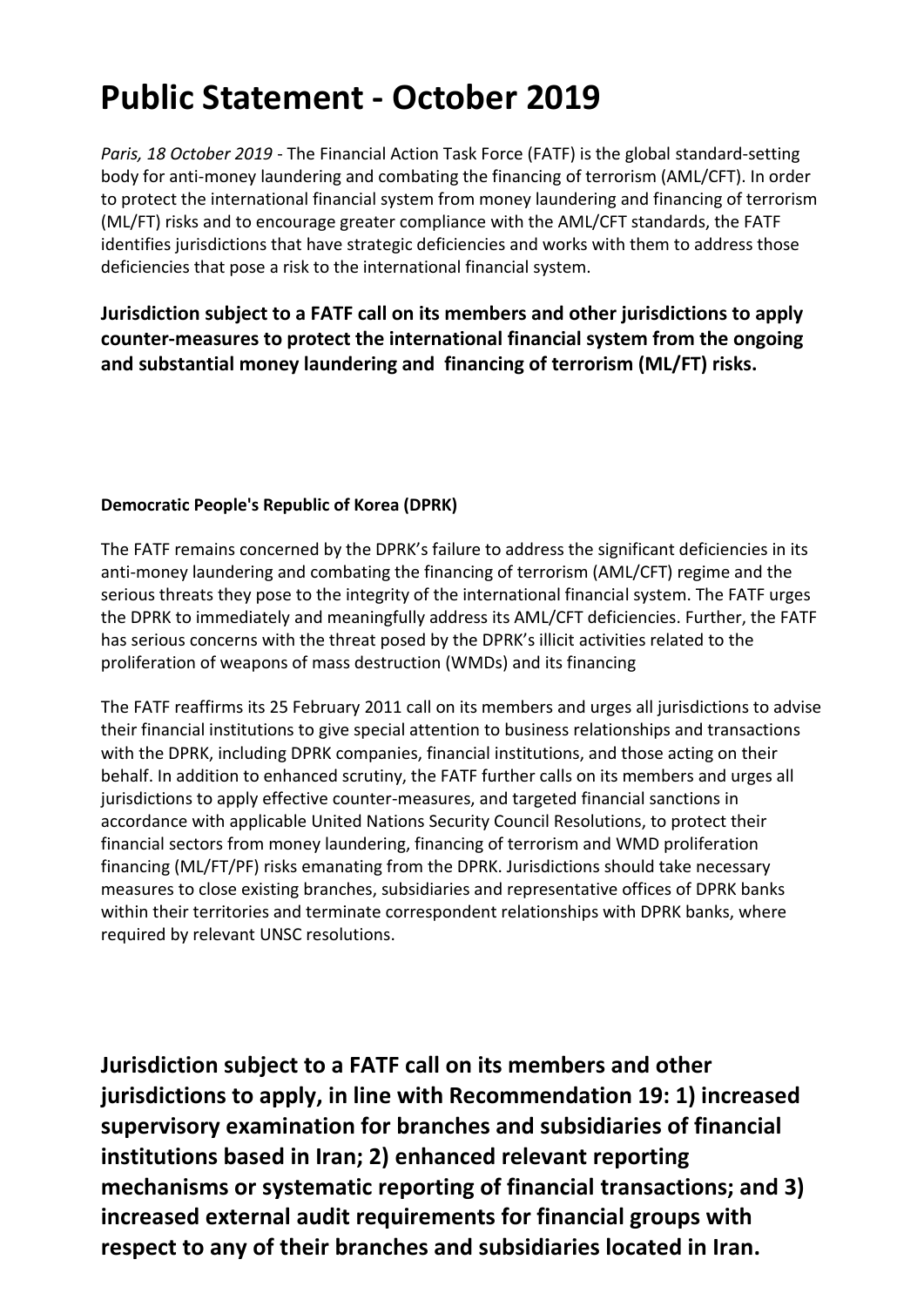## **Iran**

In June 2016, the FATF welcomed Iran's high-level political commitment to address its strategic AML/CFT deficiencies, and its decision to seek technical assistance in the implementation of the Action Plan.

In November 2017, Iran established a cash declaration regime. In August 2018, Iran has enacted amendments to its Counter-Terrorist Financing Act and in January 2019, Iran has also enacted amendments to its Anti-Money Laundering Act. The FATF recognises the progress of these legislative efforts. The bills to ratify the Palermo and Terrorist Financing Conventions have passed Parliament, but are not yet in force. As with any country, the FATF can only consider fully enacted legislation. Once the remaining legislation comes fully into force, the FATF will review this alongside the enacted legislation to determine whether the measures contained therein address Iran's Action Plan, in line with the FATF standards.

Iran's action plan expired in January 2018. In October 2019, the FATF noted that there are still items not completed and Iran should fully address: (1) adequately criminalizing terrorist financing, including by removing the exemption for designated groups "attempting to end foreign occupation, colonialism and racism"; (2) identifying and freezing terrorist assets in line with the relevant United Nations Security Council resolutions; (3) ensuring an adequate and enforceable customer due diligence regime; (4) clarifying that the submission of STRs for attempted TF-related transactions are covered under Iran's legal framework; (5) demonstrating how authorities are identifying and sanctioning unlicensed money/value transfer service providers; (6) ratifying and implementing the Palermo and TF Conventions and clarifying the capability to provide mutual legal assistance; and (7) ensuring that financial institutions verify that wire transfers contain complete originator and beneficiary information.

The FATF decided in June 2019 to call upon its members and urge all jurisdictions to require increased supervisory examination for branches and subsidiaries of financial institutions based in Iran. In line with the June 2019 Public Statement, the FATF decided this week to call upon its members and urge all jurisdictions to introduce enhanced relevant reporting mechanisms or systematic reporting of financial transactions; and require increased external audit requirements for financial groups with respect to any of their branches and subsidiaries located in Iran.

If before February 2020, Iran does not enact the Palermo and Terrorist Financing Conventions in line with the FATF Standards, then the FATF will fully lift the suspension of counter-measures and call on its members and urge all jurisdictions to apply effective counter-measures, in line with recommendation 19<sup>1</sup>.

While acknowledging that Iran has recently adopted the AML-CFT bylaw, which the FATF has not yet reviewed, the FATF expresses its disappointment that the Action Plan remains outstanding. The FATF expects Iran to proceed swiftly in the reform path to ensure that it addresses all of the remaining items by completing and implementing the necessary AML/CFT reforms.

Iran will remain on the FATF Public Statement until the full Action Plan has been completed. Until Iran implements the measures required to address the deficiencies identified with respect to countering terrorism-financing in the Action Plan, the FATF will remain concerned with the terrorist financing risk emanating from Iran and the threat this poses to the international financial system. The FATF, therefore, calls on its members and urges all jurisdictions to continue to advise their financial institutions to apply enhanced due diligence with respect to business relationships and transactions with natural and legal persons from Iran, consistent